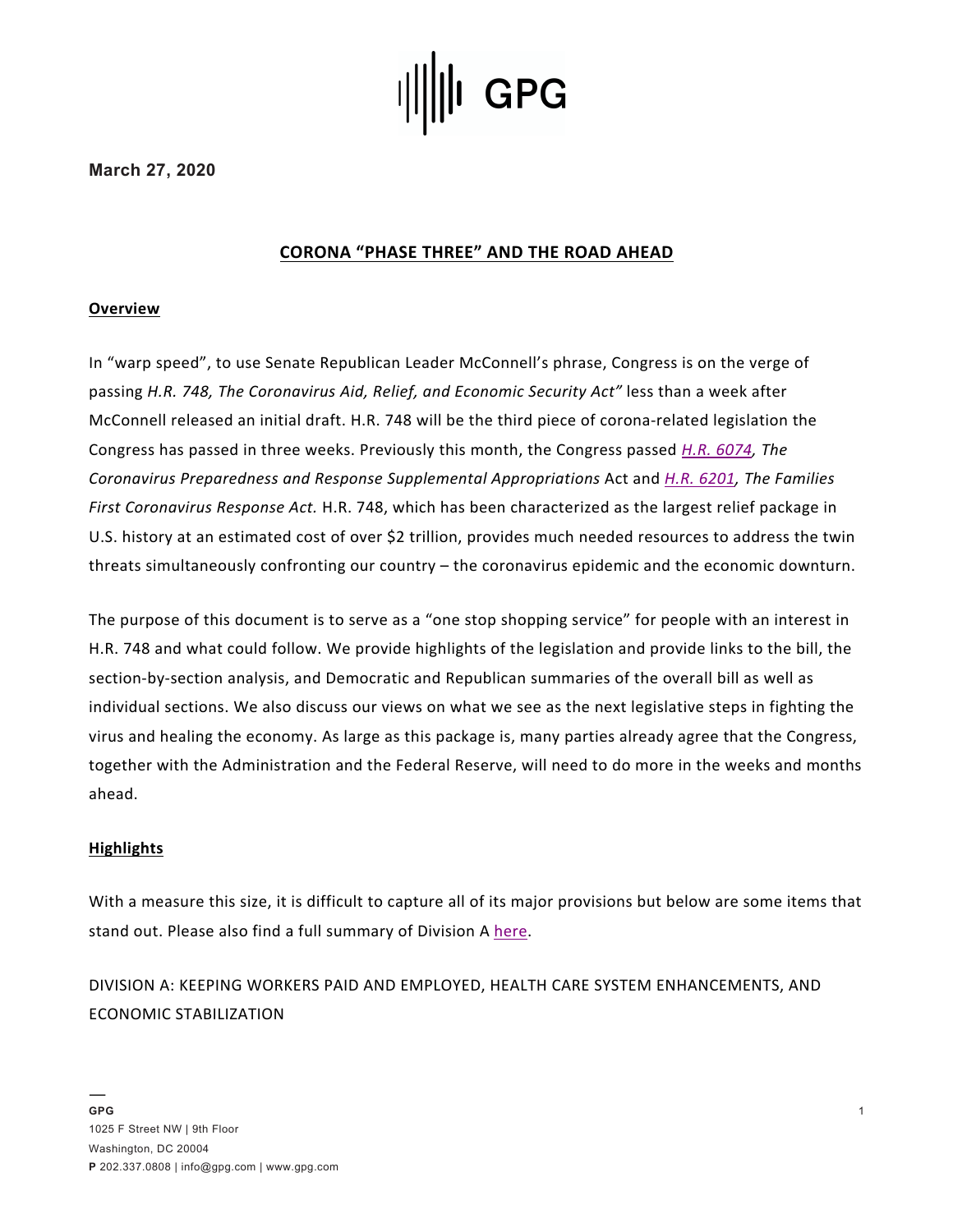

Title I: Small Business/Workers Paycheck Protection - Summaries here and here.

- Authorizes \$349 billion for small business (<500 employees) loans to cover payroll support, mortgage, rent, and utility payments. (Sec. 1101)
- Appropriates \$10 billion for Emergency Economic Injury Disaster grants (EIDL) (Sec. 1107)
- Appropriates \$17 billion for loan subsidies to cover 6 months of payments for small businesses with existing loans (Sec. 1107)

Title II: Assistance to Workers, Families, and Businesses. Summary here.

- Allows part-time, self-employed, and gig economy workers to access benefits (Sec. 2102)
- Provides an additional \$600 per week payment to each recipient (Sec. 2104)
- Provides an additional 13 weeks of federally funded unemployment insurance benefits (Sec. 2114)
- Provides a full rebate of \$1,200 to each individual and \$2,400 to each married couple filing jointly for all individual US residents with adjusted gross income of up to \$75,000 and \$150,000 for married couples filing jointly as well as an additional \$500 per child. Sec. 2201)
- Refundable payroll tax credit for 50 percent of wages paid by employers to employees during the coronavirus crisis. (Sec. 2301)
- Allows employers to delay payment of payroll taxes and relaxes the limitations for net operating losses. (Sec. 2302 and 2303)

Title III: Supporting America's Health Care System. Summary here and here.

- Addresses shortages of medical product supplies, emergency drugs, and medical devices (Sec. 3101, 3102, 3103, 3111, and 3121)
- Clarifies coronavirus testing is covered by private insurers without cost sharing and provides free coverage without cost sharing of a coronavirus vaccine when available (Sec. 3201, 3203, and 3713)
- Provides \$1.32 billion for community health centers (Sec. 3211)
- Reauthorizes grant programs that promote telehealth and rural health care services (Sec. 3212 and 3213)
- Reauthorizes programs to support training and development of health professionals (Sec. 3401 and 3404)
- Requires the Secretary of Education to defer student loan payments, principal, and interest for 6 months through September 30, 2020, without penalty for all federally owned loans (Sec. 3513)
- Allows high deductible health plans with a health savings account to cover telehealth services prior to reaching the deductible (Sec. 3701)
- Lift the Medicare sequester, which reduces payments to providers by 2 percent, from May 1 through December 31, 2020. (Sec. 3709)
- Increase the Medicare payment made to a hospital for treating a coronavirus patient. (Sec. 3710)
- Provide hospitals up to a six-month Medicare advance lump sum payment (Sec. 3719)
- Ensure that states are able to receive the Medicaid 6.2 percent FMAP increase (Sec. 3720)

**GPG**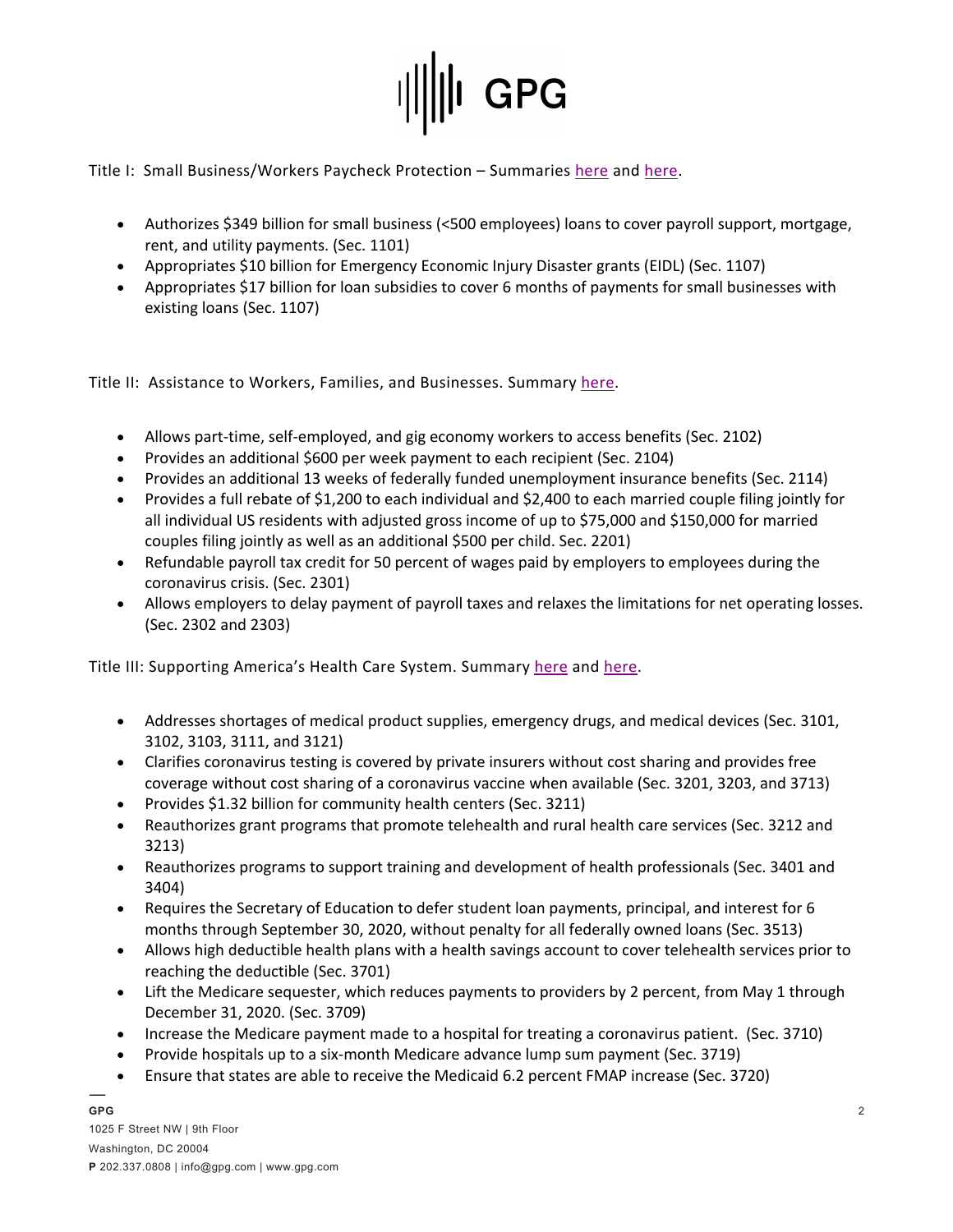

- Delay Disproportionate Share Hospital Reductions (Sec. 3813)
- Extend Temporary Assistance for Needy Families program through November 30, 2020 (Sec. 3824)
- Extend mandatory funding for community health centers, teaching health centers and the National Health Services Corps (Sec. 3831)
- Allows FDA to approve changes to over-the-counter drugs administratively (Sec. 3851)
- Establishes a new FDA user fee to hire additional staff (Sec. 3862)

Title IV: Economic Stabilization and Assistance to Severely Distressed Sectors of the US Economy.

Summary here.

- Provides \$500 billion to Treasury's Exchange Stabilization Fund to provide loans, loan guarantees, and other investments. Direct lending to passenger air carriers (\$25 bn), cargo air carriers (\$4 bn) and businesses important to national security (\$17 bn). Also \$454 billion available for loans, loan guarantees, and investments in support of the Federal Reserve's lending facilities to eligible businesses. (Sec. 4003)
- Any lending through a Fed 13(3) facility must be broad-based, with verification that each participant is not insolvent and is unable to obtain adequate financing elsewhere. (Sec. 4003)
- Recipients of direct lending are prohibited from increasing compensation of any employee whose compensation exceeds \$425,000 or from offering severance pay or other benefits twice the maximum compensation received until one year after the loan is no longer outstanding. (Sec. 4004)
- Transportation Secretary is authorized to require air carriers receiving loans to maintain scheduled air transportation service where deemed necessary. (Sec. 4005)
- Federal banking agencies required to reduce the Community Bank Leverage Ratio for qualifying community banks from 9 to 8 percent and provide reasonable grace period if a bank falls below the ratio. (Sec. 4012)
- Establishes a Special Inspector General for Pandemic Recovery. (Sec. 4018)
- Any company in which the President, Vice President, department head, Member of Congress or any individual's spouse, child, son-or daughter-in law are not eligible for loans. (Sec. 4019)
- Establishes a Congressional Oversight Commission with five members, one chosen by each of the four House and Senate leaders and the chairperson chosen jointly by the Speaker and Majority Leader of the Senate. (Sec. 4020)
- Landlords are prohibited from initiating legal action to recover possession of a rental unit or charge fees or penalties for non-payment of rent for 120 days if the landlord's property is assisted in any way by HUD. (Sec. 4024)
- Requires air carrier recipient to enter into an agreement that until September 30, 2020, it will not conduct furloughs, reduce pay rates, buy back stock, pay dividends, and meet requirements on collective bargaining and compensation. (Sec. 4114)

Title V: Coronavirus Relief Fund

• Provides \$150 billion to states, territories, and tribal governments to use for expenditures incurred due to the coronavirus to be allocated by population proportion, with a minimum of \$1.25 billion for states with small populations. (Sec. 5001)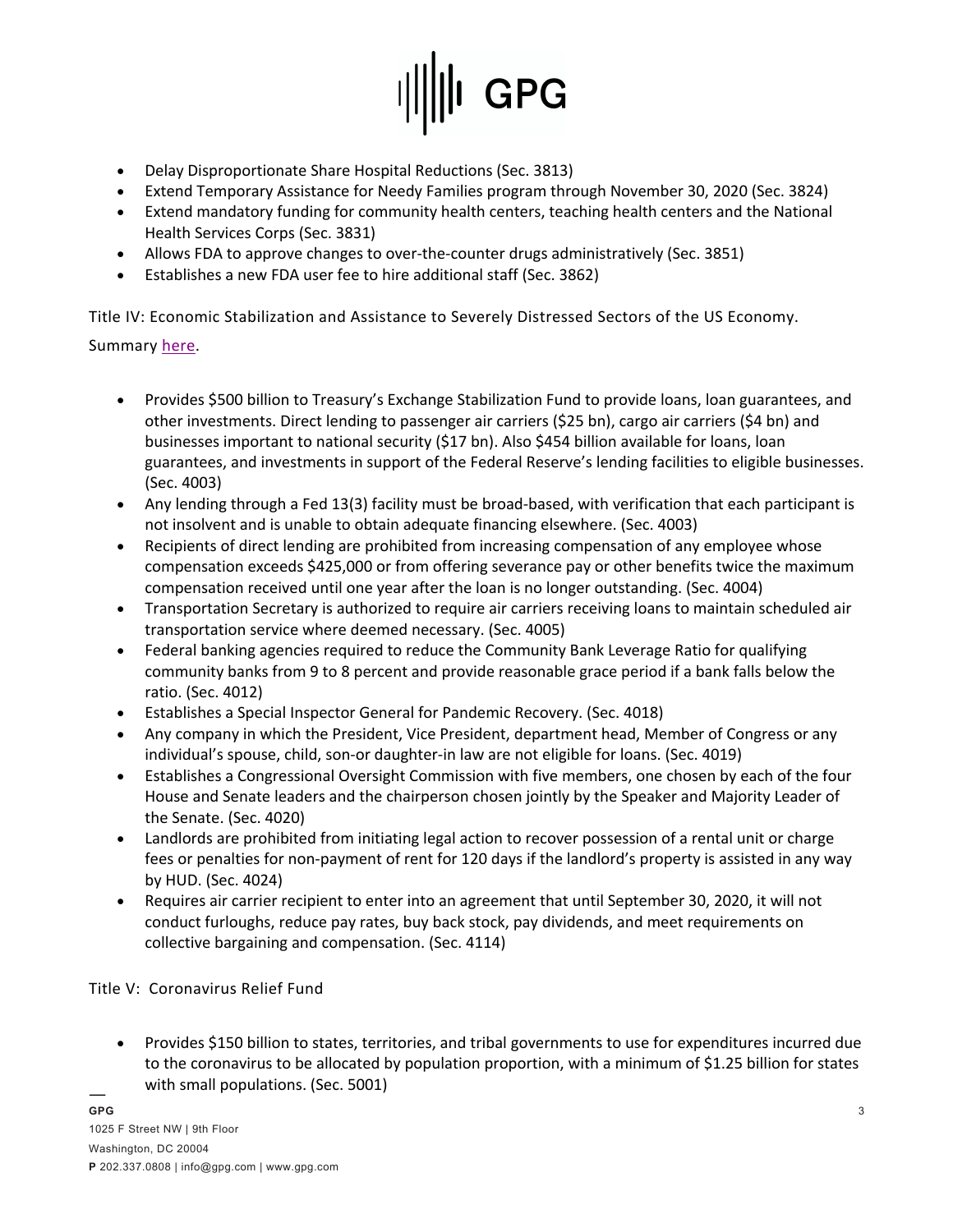

### Title VI: Miscellaneous Provisions

• Provides \$10 billion in borrowing authority for the USPS to respond to effects of the coronavirus on an as-needed basis determined by the Treasury Secretary. (Sec. 6001)

DIVISION B: EMERGENCY APPROPRIATIONS FOR CORONAVIRUS HEATLH RESPONSE AND AGENCY OPERATIONS

Below are some of the highlights from the individual appropriations bills. Fuller summaries of the contents of Division B can be found here.The Republicans summary here, and the Democratic summary here.

Title I: Agriculture (\$34.9 billion)

- \$9.5 billion to support agriculture producers impacted by coronavirus, including producers of specialty crops, products that supply local food systems, and livestock producers
- \$8.8 billion for food purchases for child nutrition programs
- \$15.1 billion for additional funding for the supplemental nutrition assistance program demonstration

Title II: Commerce, Justice, Science, and Related Agencies (\$3.1 billion)

- \$1.5 billion to support economic development grants for states and communities suffering economic injury
- \$850 million to assist state, local, and tribal officers respond to coronavirus

Title III: Defense (\$10.5 billion)

- \$2.45 billion to help the defense industrial base production lines, supply chain, military depots, and laboratories and to increase access to materials needed to fight coronavirus
- \$1.6 billion to expand health care treatment facilities
- \$1.8 billion to address increased health care needs of active duty military, dependents, and retirees
- \$1.5 billion for emergency deployments of National Guard personnel

Title V: Financial Services and General Government (\$1.8 billion)

- \$250 million to support taxpayer services in the extended filing season
- \$562 million for administrative expenses and program subsidy for SBA

**GPG**  1025 F Street NW | 9th Floor Washington, DC 20004 **P** 202.337.0808 | info@gpg.com | www.gpg.com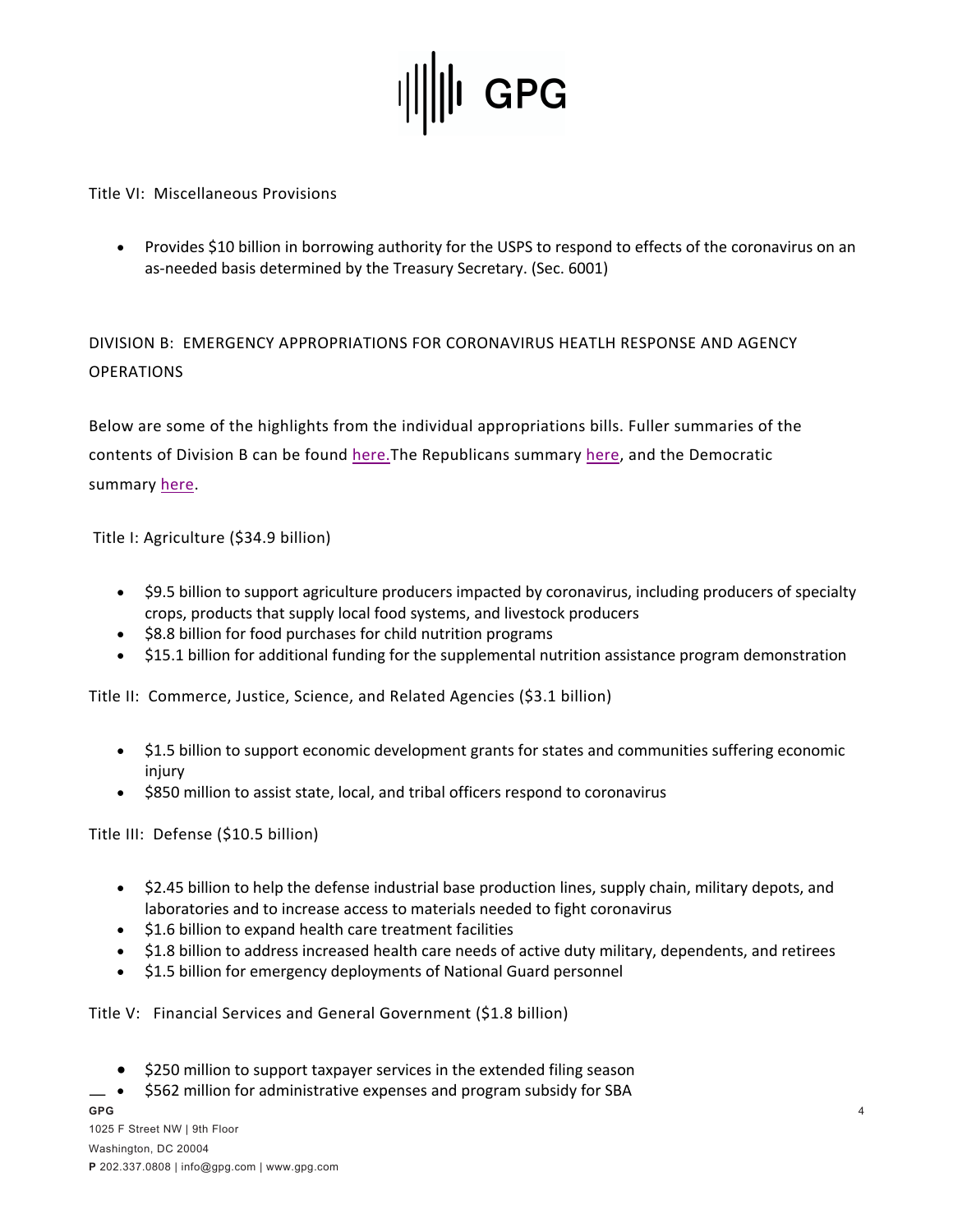

Title VI: Homeland Security (\$45.9 billion)

• \$45.4 billion to continue FEMA's response and recovery activities and reimbursements provided to states and localities

Title VII: Interior, Environment, and Related Agencies (\$2 billion)

• \$1 billion for Indian Health Services to address critical response needs, medical equipment, mobile triage units, and transportation

Title VIII: Labor, HHS, Education and Related Services (\$172 billion)

- \$100 billion to reimburse hospitals and healthcare providers
- \$16 billion to procure personal protective equipment, ventilators, and other medical supplies as part of Strategic National Stockpile
- \$11 billion for vaccines, therapeutics, diagnostics and other preparedness
- \$1.5 billion for CDC state and local preparedness
- \$3.5 billion for childcare grants to states
- \$1 billion for community development block grants to perform community-based services
- \$13 billion in formula funding directly to states to help schools respond, meet the needs of students and teachers, support distance learning
- \$14.2 billion to institutions in targeted formula funding for higher education to directly support students and institutions facing impact of coronavirus

Title X: Military Construction, Veterans Affairs, and Related Agencies (\$19.6 billion)

- \$14.4 billion to support increased demand for services at VA facilities and through telehealth, including purchase of medical equipment and supplies, testing kits, and personal protective equipment.
- \$2.1 billion to support increased care in the community

Title XII: Transportation, Housing and Urban Development, and Related Agencies (\$48.5 billion)

- \$10 billion for the FAA to maintain operations at our airports distributed by formula
- \$25 billion for the Federal Transit Administration for transit providers for operating and capital expenses distributed through formula
- \$1 billion for Amtrak operating expenses to cover revenue losses
- \$5 billion for community development block grants to help seniors, homeless, and public health services deal with coronavirus
- \$4 bn billion for homeless assistance grants to enable state and local governments address coronavirus among homeless
- **GPG**  • \$1.2 billion to preserve Section 8 voucher rental assistance for seniors, the disabled and low income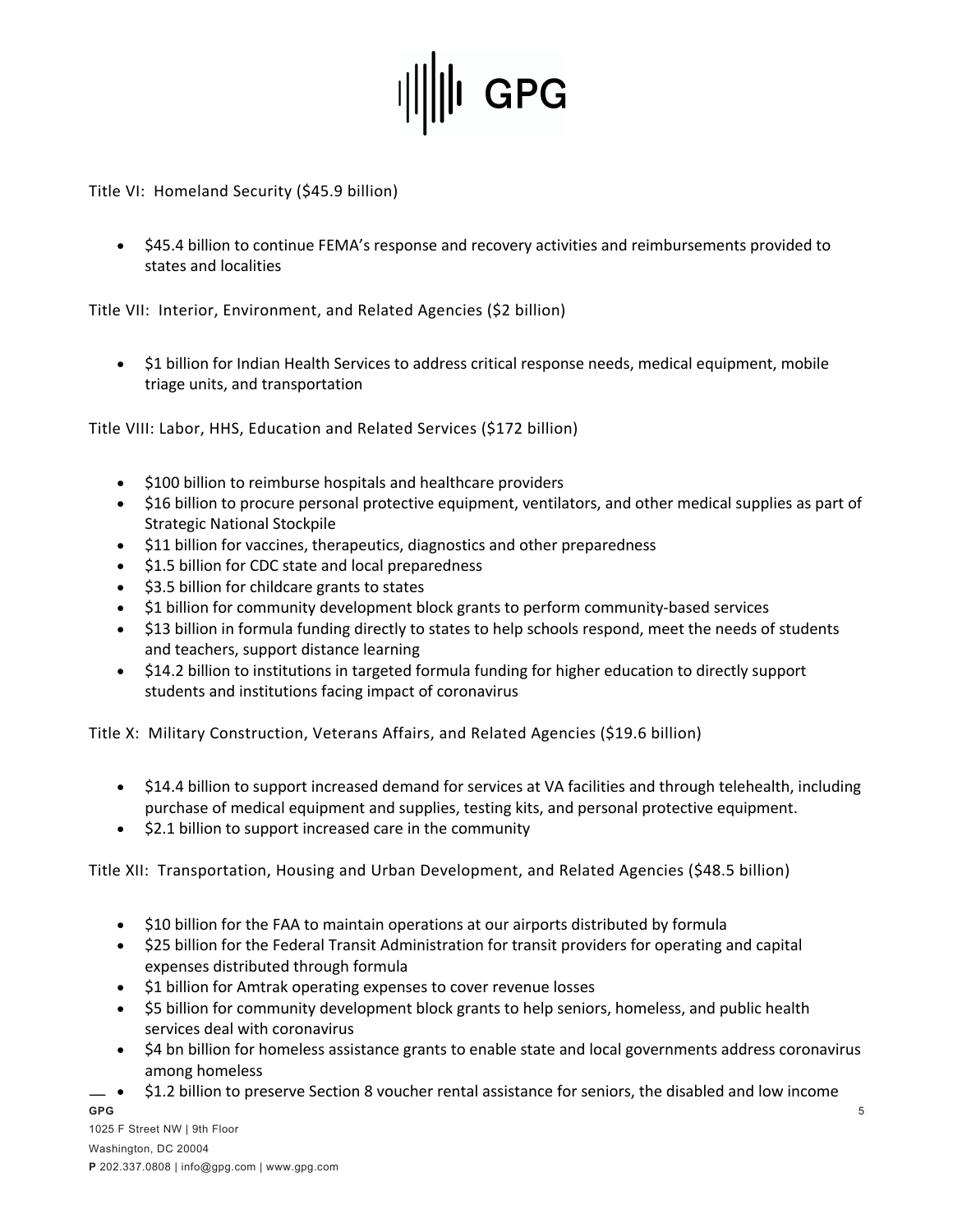

• \$1 billion for reduced tenant payments as a result of coronavirus

## **Corona 4?**

As noted above, in the span of three weeks the Congress and the President have worked together on three important pieces of legislation that collectively began to address the coronavirus epidemic and the economic problems facing American workers and businesses. Each succeeding bill exceeded the previous bill in both scope and cost and each bill followed a different process.

The important questions everyone are asking include: will there be a fourth bill to address the coronavirus and the economy, what are the possible components, what process will Congress and the Administration follow to put it together and pass, and what is the likely timing?

### Will There Be A Fourth Bill?

There are several reasons why most people believe additional legislation is likely:

- Many proposals from members of both political parties saw their proposals left on the cutting room floor or perhaps included but not as robustly as their sponsor had hoped.
- With any legislation, particularly large bills containing some large and new provisions, there are questions about how well some of the proposals will work. Adjustments – technical and substantive – seem totally likely.
- The health and economic challenges will continue to evolve and could pose new or stiffer challenges to some areas than anticipated.
- The White House and both political parties could continue to adopt the mantra not to let a crisis go to waste and conclude they have an opportunity to advance their political and substantive agendas.

Several cautionary notes here:

- The course of the virus and the economy could both shift in a positive direction and reduce the need for significant additional resources.
- Much of what has been in the first three bills has been some combination of non-controversial items and low hanging fruit from each party to do list.
- To the extent that the players feel we have a handle on the issues addressed in these bills, some parties could push expand the focus. The necessary political and policy consensus will be harder to forge in this environment.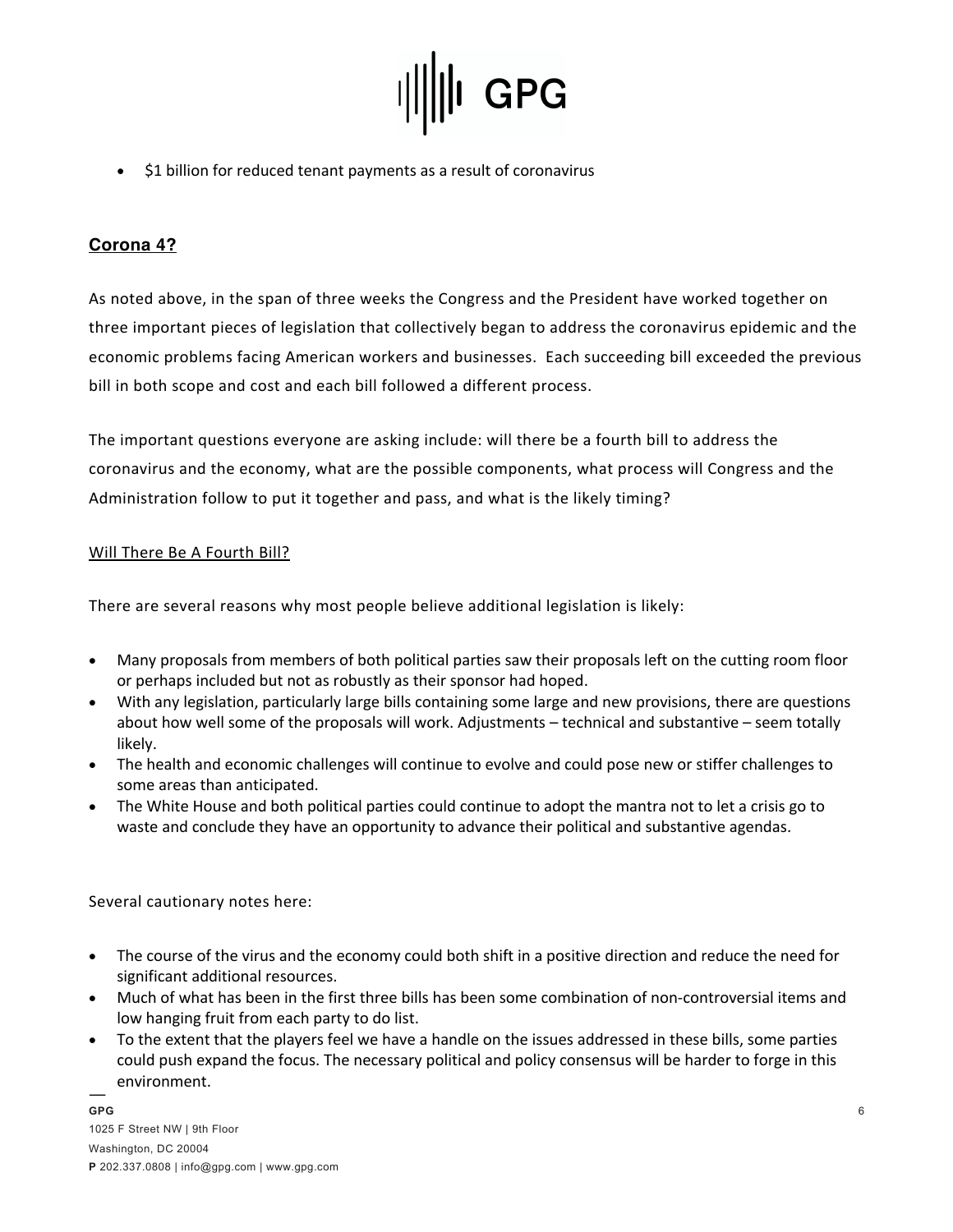

• If we stay in a crisis mode for the next several weeks and months, the pull of election politics is likely to be a growing factor in each side's calculations.

So, when adding this up, another bill seems likely, but for policy and political reasons it could be harder for all parties to reach consensus than the previous bills.

### What Are the Possible Components?

If there is another bill, the most likely things that will be in the next bill are items that have been in the last bills or very close relatives to those items. Making "technical corrections" to, extending, or enhancing these proposals are a logical place for both parties to start. Speaker Pelosi touched on the items Democrats are keeping an eye on in her press conference today, e.g., family and medical leave, protections for workers, increased food assistance, assistance for state and local government, etc. And Republicans probably have a similar list that may start with additional general assistance in the form of tax cuts, loans, and perhaps regulatory relief for businesses of all sizes.

It is entirely possible the next package could begin and end there for some of the reasons touched on above. However, it is conceivable President Trump and members of both political parties could seek to broaden the conversation. A logical next step is to make investments in our health care system to ensure we are better prepared for the next crisis and, perhaps a step beyond that, investments in our economy to create jobs and accelerate the recovery. Based on each party's reaction to what has been done to date, congressional Democrats and President Trump may be more eager to go there than congressional Republicans, at least some of whom are very unhappy with the +\$2 trillion price tag on the last package and its hundreds of billions of new spending. While Trump had great success in convincing this group to go along with this package, he could find selling another huge package will be more difficult the next time around.

### What Legislative Process Will Be Followed?

As noted above, each of the three corona-related bills done to date have followed a different track. On the first bill, the President initially asked for \$2.5 bn, but quickly stepped aside when he heard bipartisan criticism about the lack of resources and indicated he would sign whatever was presented to him. The end result was rather quick agreement on an \$8.3 billion emergency supplemental. Although the bill initially passed in the House, it was essentially the product of a four corners negotiation. Speaker Pelosi